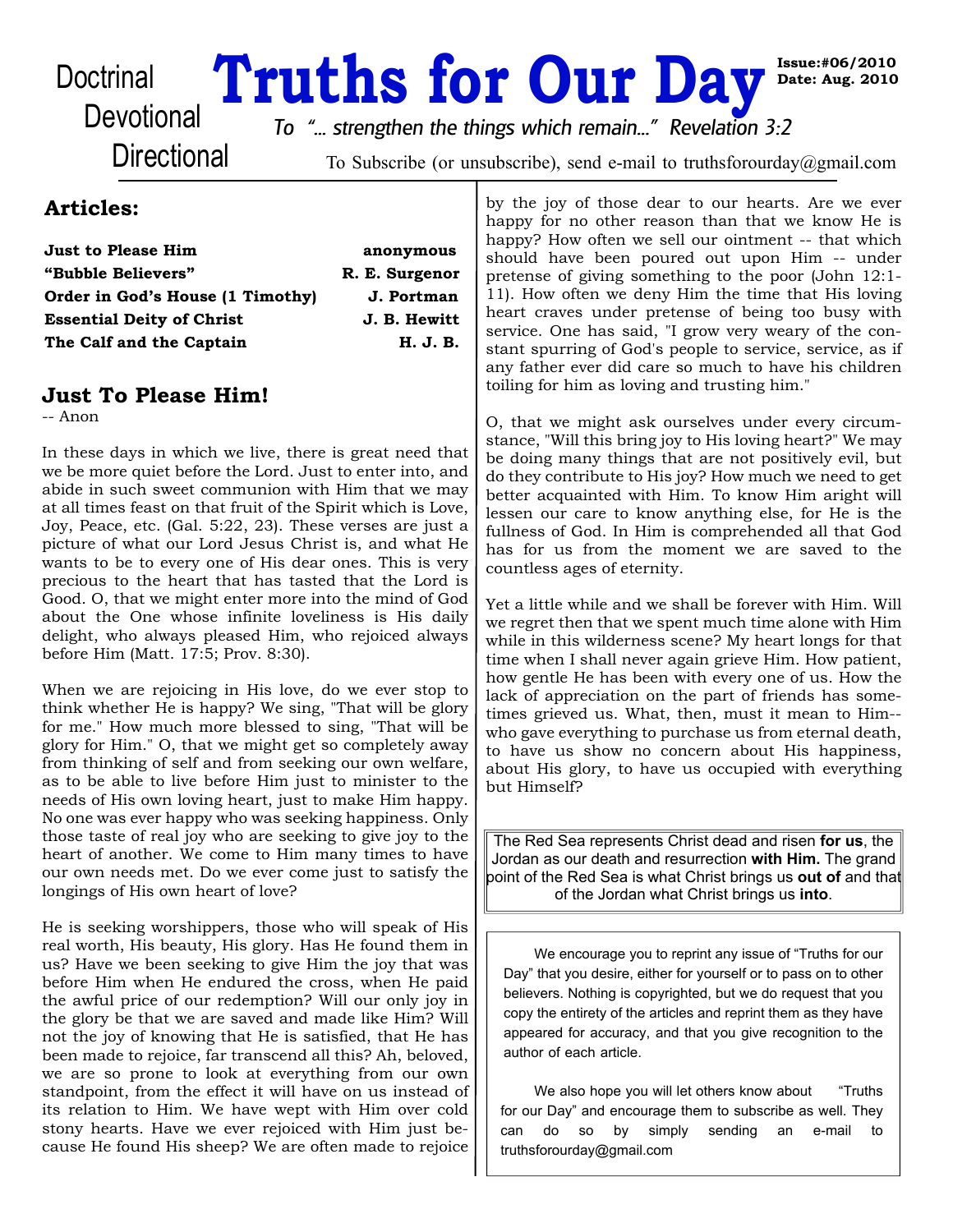# **"BUBBLE BELIEVERS"**

R. E. Surgenor

Christians are sometimes told that they live in a little bubble, isolated and unaware of all that surrounds them. It is inferred that this position is not conducive to effective witnessing to the ungodly. Let us seek to clarify the actual position of a believer, using five positional aspects:

- (1) The World's position before God.
- (2) The Christian's position before God.
- (3) The Christian's position before the world.
- (4) The Christian's responsibility to the world.
- (5) The Christian's responsibility before God.

# **THE WORLD'S POSITION BEFORE GOD**

It matters little what man thinks of himself. What really is vital is, what is his actual position before a holy God. The Holy Scriptures provide the actual analysis in very plain terms. There are men that are immoral, and there are men that are highly moral. Some are more wicked than others, yet all fall into one category – they are "enemies" of God (Rom. 5:10).

Every man in his natural state is a fallen and corrupt creature. He is "without strength" (Rom. 5:6) to better himself salvation-wise. Romans 5 classifies man as a sinner, and ungodly. He may be religious, moral, and a very amiable person, nevertheless, without the new birth he is ungodly, and an enemy of God.

Romans 3 announces numerous charges against the human race. From verse 10 to 12, God speaks as a Judge. In verses 13-15, He speaks as a Physician. Then from verses 16 to 18, he announces facts as a Historian. When the charges are complete, man stands helpless, hopeless, and guilty before God. Scripture reveals that man is spiritually dead, blind, and his understanding darkened. He is alienated from the life of God (Eph. 2:1; 4:18).

Not only this, the natural man has a carnal mind, that is "enmity against God: for it is not subject to the law of God, neither indeed can be" (Rom. 8:7). The word "enmity" indicates, "hostility; by implication, a reason for opposition." Thus we see that man is hostile to God, and will oppose God and His Word. One may doubt this about certain individuals that are moral, but just place that moral person into a certain environment, and the true colors of his fallen nature will manifest themselves.

We conclude that ALL are unprofitable; ALL are gone out of the way; ALL are guilty before God; and ALL have sinned (Rom. 3).

### **THE CHRISTIAN'S POSITION BEFORE GOD**

The Christian is one who has responded to the effec-

tive call of God. "But ye are a chosen generation, a royal priesthood, an holy nation, a peculiar people; that ye should shew forth the praises of Him who hath called you out of darkness into His marvellous light" (1 Pet. 2:9). He has been placed into a holy and a royal priesthood. Thus he has the responsibility to function in that capacity. As a holy priest, he is to worship, and as a royal priest he is to witness. A reading of 1 Pet. 2 will clarify that. He has been made "a new creature: old things are passed away; behold, all things are become new" (2 Cor. 5:17). In 4:18 we see that such an one has new eyes, his outlook is different. In 5:7, he has new feet, his walk is different. In 5:15, he has a new heart, his way of life has changed. In 5:20 he has a new voice, his occupation has changed.

# **THE CHRISTIAN'S POSITION BEFORE THE WORLD**

The Christian is a pilgrim and a stranger, thus the world is a foreign land to him. He looks for a city whose founder and maker is God. His mind, his affections, are not set on things of this world, but rather on heavenly things. "Set your affection on things above, not on things on the earth" (Col. 3:2). "For our conversation (citizenship) is in heaven; from whence also we look for the Saviour, the Lord Jesus Christ" (Phil. 3:20). "If ye were of the world, the world would love his own: but because ye are not of the world, but I have chosen you out of the world, therefore the world hateth you" (Jn. 15:19).

Thus we see, that the Christian's position before God, when manifested in his life, draws out the hatred of the natural man. The Lord carries this thought even farther, saying, "Woe unto you, when all men shall speak well of you! for so did their fathers to the false prophets" (Luke 6:26). If the unsaved are comfortable in the presence of a child of God, then something is wrong with that Christian. He is failing to live up to the God-given standard. "Yea, and all that will live godly in Christ Jesus shall suffer persecution" (2 Tim. 3:12). A carnal Christian does not suffer persecution, simply because his lifestyle does not condemn the lifestyle of those around him. Consider Noah. "By faith Noah, being warned of God of things not seen as yet, moved with fear, prepared an ark to the saving of his house; by the which he condemned the world, and became heir of the righteousness which is by faith" (Heb. 11:7). Here we have a classic example of a person's lifestyle condemning others. Some even go so far as to "speak evil of saints, as of evildoers, falsely accusing one's good conversation (life style) in Christ (1 Pet. 3:16).

The Christian is exhorted to "walk not as other Gentiles walk, in the vanity of their mind" (Eph. 4:17). The thought being, he is walk with a useful aim or goal. His life is not to be one of emptiness. He governs his activities in view of the judgment seat of Christ, knowing that he will give an account of every penny spent and every minute used in his lifetime here.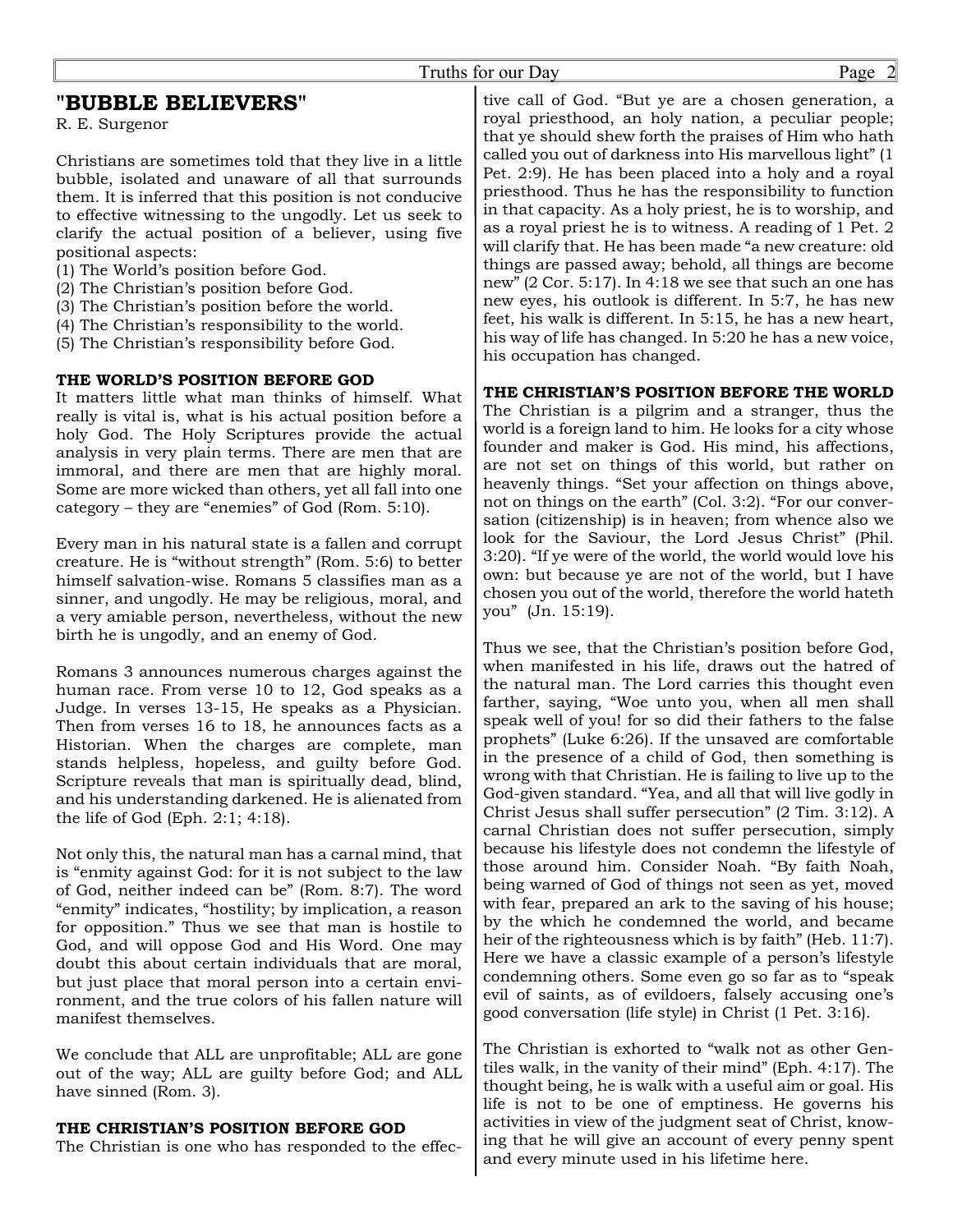# Truths for our Day Page 3

He is to walk in separation from the ungodly. The Lord sat and ate with sinners, certainly not enjoying their company, but rather to win them to Himself. He was "separate from sinners" in all of their ways (Heb. 7:26). It is not possible for a godly Christian to have fellowship with the ungodly. "Be ye not unequally yoked together with unbelievers: for what fellowship hath righteousness with unrighteousness? and what communion hath light with darkness?" (2 Cor. 6:14). You may as well try to blend oil with water as to expect a godly Christian have a "good time" with an enemy of God. It is impossible. It was a sad day for Samson when his eyes turned from God and he became a companion with thirty Philistines, who were the enemies of God (Jud. 14:11). A carnal Christian may feel fairly comfortable in the company of the ungodly, but a spiritual Christian - never!

The world cannot comprehend the spiritual man. He is judged (discerned) of no man (1 Cor. 2:15). That means, that the natural man looks on the spiritual man as a weird person, a person that he cannot understand. Thus, Christ encourages the spiritual man. "Blessed are ye, when men shall hate you, and when they shall separate you from their company, and shall reproach you, and cast out your name as evil, for the Son of man's sake" (Lk. 6:22).

Thus we conclude, that the Christian's position is one of access to God, and one of aggravation to the ungodly. How true, that they who will "live godly in Christ Jesus shall suffer persecution" (2 Tim. 3:12). Today that persecution is not martyrdom, but reproach and hate. Are we living godly? I remember years ago a meat manager of a supermarket in a small community experiencing this. He was saved in July and began to witness. Every New Year's eve, the workers held a party. He was always a participant. However, after being saved, when the time of the big party drew near, he was not invited as always before. I told him to count that as as compliment, and to rejoice, for great would be his reward in heaven. You see, his new lifestyle so condemned his fellow workers to the extent that they felt that his presence would ruin their party. Let us all who profess ask ourselves, are the unsaved comfortable with us in their company? If so, something is lacking in our testimony.

Consider the words of Psalm 1: "Blessed is the man that walketh not in the counsel of the ungodly, nor standeth in the way of sinners, nor sitteth in the seat of the scornful" (Ps. 1:1). Thus we have his position, "walketh not in the counsel of the ungodly." Then his purpose and pursuit. "Nor standeth in the way of sinners." Finally, his prosperity. "Nor sitteth in the seat of the scornful." The rest of the quotation tells us his where his delights lie, and what occupies his time. "But his delight is in the law of the LORD; and in His law doth he meditate day and night" (Ps. 1:2).

It is interesting to not only observe the mistreatment of the early Christians, contained in the Book of the Acts, but also to see the company that they desired to keep. Notice the action of Peter and John after being threatened by the authorities. "And being let go, they went to their own company, and reported all that the chief priests and elders had said unto them" (Acts 4:23). Where did they go? "To their own company," to those of like faith. The gathering together of God's people, is a most blessed experience. In the Bible there is a question that contains an automatic answer. Let me quote it. "Can two walk together, except they be agreed?" (Amos 3:3). Of course, the automatic answer is, NO! You will find the same concept in the law. "Thou shalt not plow with an ox and an ass together" Deut. 22:10). Why is that? Simply because an ox was a clean animal, and an ass was an unclean animal. God told His people, Don't you be linking the two together. Bringing this into the day of grace we find the same thing. "Wherefore come out from among them, and be ye separate, saith the Lord, and touch not the unclean thing" (2 Cor. 6:17). Whenever believers met in the early Church days, they always met with their own. That is natural, for they had something in common; they had Christ.

#### **THE CHRISTIAN'S RESPONSIBILITY TO THE WORLD**

As a warning, I have the following poem written on the flyleaf of my first wide margin Bible:

*"We are the only Bible the careless world will read. We are the sinner's gospel; We are the scoffer's creed. We are the Lord's last message, given in deed or word: What if the type is crooked? What if the print is blurred?"*

Do I, as a child of God have a responsibility to my fellow men. Absolutely yes! Paul exhorts us to "Walk in wisdom toward them that are without, redeeming the time. Let your speech be alway with grace, seasoned with salt, that ye may know how ye ought to answer every man" (Col. 4:5). Christ hath left us an example that we should follow His steps (1 Pet. 2:21). Was He not a faithful witness? (Rev. 1:5). Consider His way with Nicodemus, the woman at Jacob's well, and others. Notice His wisdom in dealing with people. Consider His compassion and love for them. Look at the inconveniences that He placed upon Himself in order to reach people. Here is our blueprint, here is our divine example. He is our Model, if I may so put it that way. As a professing Christian, are you following His steps in witnessing? A diligent businessman when mingling with people will invariably hand out his business cards, to promote his business. Do you hand out Christian business cards to promote the kingdom of God. That is, do you hand out gospel tracts when mingling with people? Do you look for openings to witness? Paul said that he was not ashamed of the gospel of Christ. Or is the main thrust of our conversa-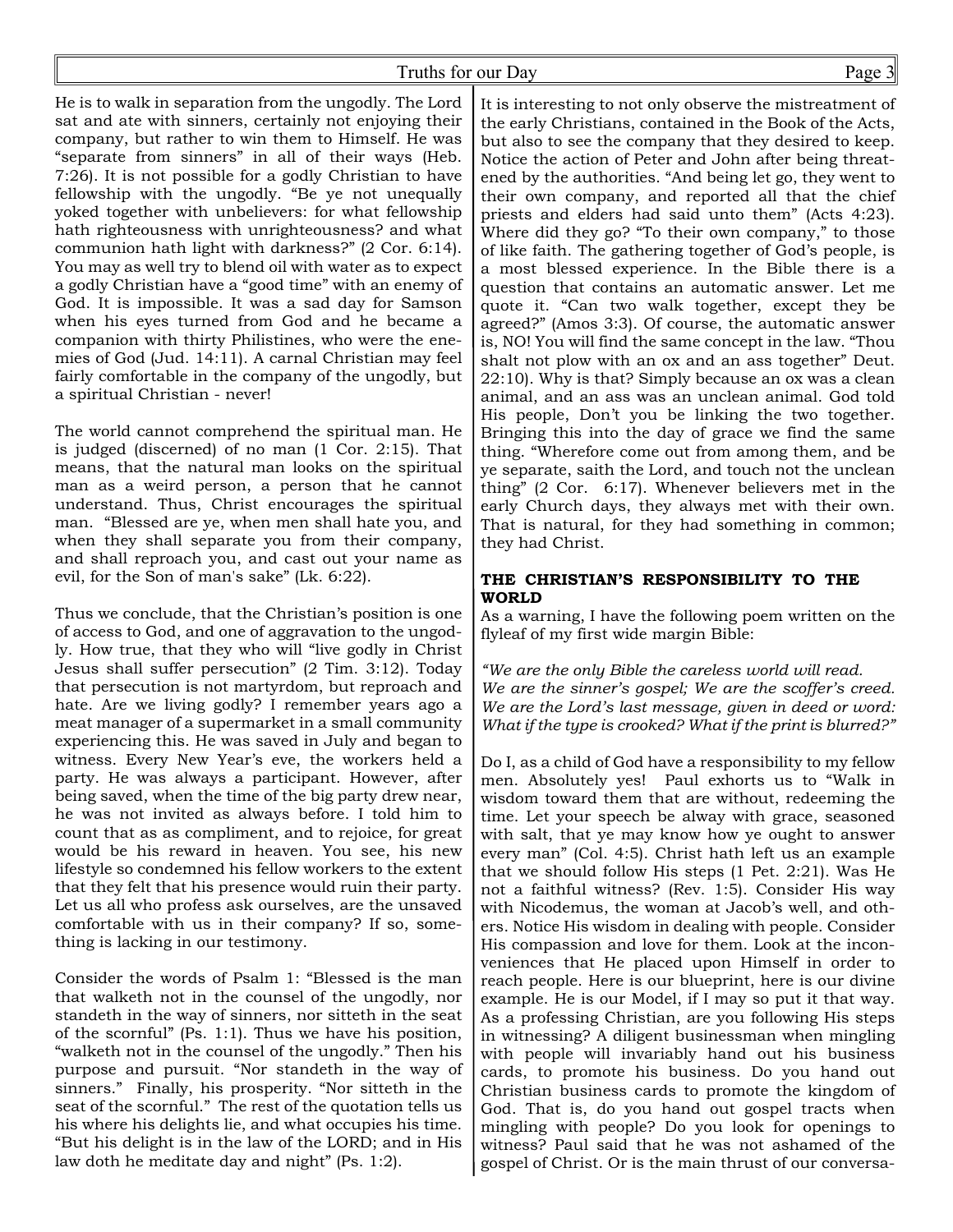# Truths for our Day Page 4

tion with the ungodly of things temporal? True, we can draw people out by talking of things in which they are interested. I, as a Christian, am interested in many things. Then again, there are many things in which I am not interested, nor should be interested. Vaudeville, now why would my interests lie there? Or in sports, that is something in which I am not the least bit interested. It is something that is contrary to the principles of God. It is a direct denial of Phil. 2:3. "Let nothing be done through strife or vainglory; but in lowliness of mind let each esteem other better than themselves." So when a man talks to me about sports, I am anxious to show him my total ignorance on the subject. He soon discovers that I am a happy and content man without such worldly entertainment. I well remember the time when the general manager of Republic Steel Corporation phoned my father with an invitation for him and my mother to join him and his wife to see the Cleveland Indians play. He had reserved a box seat in back of home plate. It was a very expensive reservation. My father was over the Open Hearth division on the "B Shift." My father thanked him for his thoughtfulness and his generosity, and then graciously told him that they wouldn't be going, that they were going to the assembly prayer meeting that night and would pray for him and his wife. My father was a Christian who lived the following truth; "Love not the world, neither the things that are in the world. If any man love the world, the love of the Father is not in him" (I Jn. 2:15).

When Paul entered Corinth, he was entering a city that was intellectual as well as sinful. They loved oratory and philosophy, but Paul refrained himself from such devices in seeking to to win them. Now his statement is very interesting, and shows me that you do not need to be an expert in certain affairs to win souls. Notice his confession. "For I determined not to know any thing among you, save Jesus Christ, and him crucified" (1 Cor. 2:2). He manifested no knowledge of the politics, sports, or theaters of the day. He knew NOTHING among them except Jesus Christ and Him crucified. This to me is a most wonderful confession!

In the world there are the "works of darkness." What is the Christian's responsibility to this? Notice. "Have no fellowship with the unfruitful works of darkness, but rather reprove them" (Eph. 5:11). The works are of no benefit to body or soul. The Christian's life should be a strong rebuke to a sinful world.

As the godly Christian goes down life's pathway, following the Lord, he is observed. He no longer walks according to the flesh, "wherein they think it strange that ye run not with them to the same excess of riot, speaking evil of you" (I Pet. 4:4). I have already stated, that the world cannot understand the spiritual man. He is a mystery to them. He is not interested in

Hollywood, nor is he interested sports, nor is he interested in money, fame, popularity, or political power. Neither is he interested in the fellowship of sinners. No, no! He is interested in Christ, and the furtherance of His kingdom. He is seeking first the kingdom of God and His righteousness, knowing that God will take care of all his varied needs. The words of His Lord ring in his soul; "If any man will come after Me, let him deny himself, and take up his cross daily, and follow Me" (Lk. 9:23). The world cannot understand such a person, nor will it ever.

### **THE CHRISTIAN'S RESPONSIBILITY TO GOD**

As the sons of God our responsibilities are manifold. Let me mention a few. "But grow in grace, and in the knowledge of our Lord and Saviour Jesus Christ. To him be glory both now and for ever. Amen" (2 Pet. 3:18). Every human father delights in his son's growth. The same thing rings true in the family of God. Our Father delights to see us grow. When this takes place, then, and not until then, will we be able to bring glory to His Son, as the last half of the verse indicates. Growth comes through various ways. One is, a healthy atmosphere. Air pollution can hinder one's health. We are known by the company we keep. 'Then they that feared the LORD spake often one to another: and the LORD hearkened, and heard it , and a book of remembrance was written before him for them that feared the LORD, and that thought upon his name" (Mal. 3:16). Christian fellowship is an essential to spiritual growth. "Be not deceived: evil communications corrupt good manners" (1 Cor. 15:33). Let us be careful of the company we keep.

Another essential to spiritual growth, is spiritual food. That food is the Bible. "As newborn babes, desire the sincere milk of the word, that ye may grow thereby" (I Pet. 2:2). Many of God's people have spiritual anorexia. Lack of reading and meditating on the Scriptures daily, opens the door for spiritual disease, such as worldliness, lack of separation, pride, fleshly lusts, and the lack of love for divine things and the people of God. Most people spend approximately ninety minutes a day feeding their stomachs. If such time were spent reading the Holy Scriptures, one would be reading the Bible through once every forty days. The 119th Psalm gives us the psalmist's appreciation of the Holy Scriptures. Let us meditate upon them that our advancement might appear to all (1 Tim. 4:15).

As priests we have the responsibility to function as such. We are to offer up spiritual sacrifices. Such sacrifices are the fruit of our lips, giving thanks to His name. We do this privately on a daily basis. We also have the responsibility to to this corporately. Such occasions are provided by the assembly, such as the prayer meeting and the breaking of bread meeting. All of the assembly meetings are valuable, but the gathering together of the Lord's people for the Lord's supper is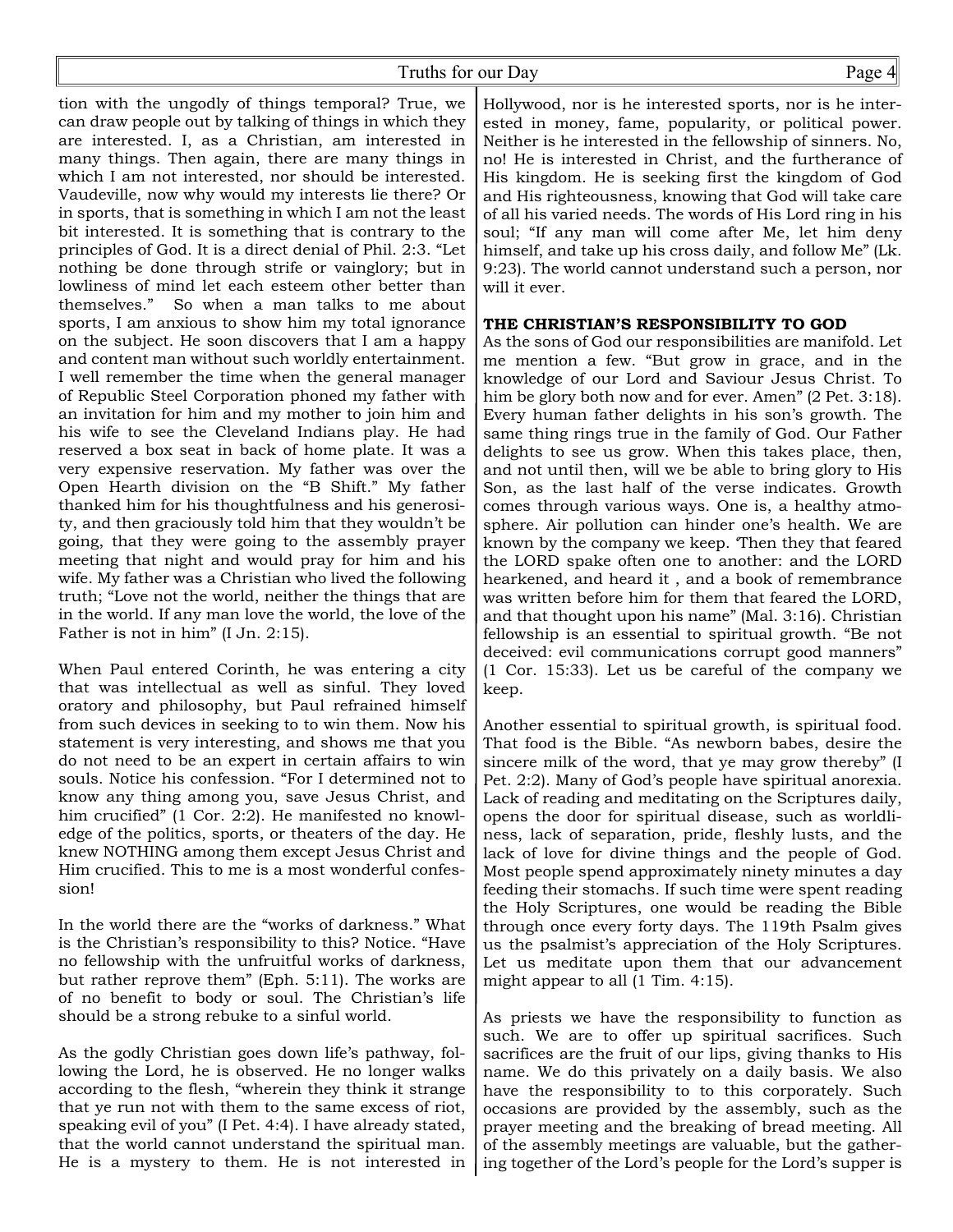the only meeting that we have a command - "this do." This is not a request, but a very plain command, which if not given heed to, will cause hindrance in spiritual growth.

Another responsibility to God is to make Him and His Son known. This can be done two ways. One, by our lifestyle. Two, by our mouth. However, if one's life is not consistent with Christ's teaching, his words will not fall into their hearts, but they will fall into the ground, worthless.

So there we have it. Are we in "a little bubble?" Most certainly. At least, I hope so, for if not, my effectiveness for the kingdom of God will not amount to much.

# **Order in God's House**

1 Timothy Joel Portman

The Spirit of God has given us two epistles of primary importance to teach the principles and practices of a local assembly. They are 1 Corinthians and 1 Timothy. That is not to say that other epistles do not include teaching on the local assembly, but these seem centered especially on that theme. They approach this subject differently and are dealing with different issues, but together, they give us a scriptural portrayal of God's mind for His people's gatherings today. Some epistles, like 1 Corinthians, are combating manifest evil among saints whereas others give sound doctrine to counteract the entrance of wrong teaching that would cause disaster. 1 Timothy is such an epistle, only indirectly mentioning the problems that Timothy was to oppose, but to do so by sound (healthy or health-giving) teaching. This is always a necessity in any assembly.

Paul, writing by inspiration of the Holy Spirit to Timothy, gives instruction to the assembly in Ephesus (where he was located) of how godly order (order according to God) should be maintained in an assembly. We must always keep in mind that God's assemblies are not places where man's order prevails or where every man does that which is right in his own eyes, as at the close of Judges. Rather, it should display subjection to God's order and maintain godly conditions suitable to the presence of our glorious Lord who dwells in that house among His people.

 When Paul went to Macedonia (1:3), Timothy had been left in Ephesus for definite reasons. We should be careful to avoid the ideas of others, who say that he was "the pastor" of the church in Ephesus; this is completely contrary to the teaching of the New Testament. There is no basis whatsoever in the epistles for the practice of having a singular pastor in a local church. Neither was he, in reality, an 'apostolic delegate', "as if in some way apostolic powers could be passed on to another. There is no suggestion of this anywhere in the New Testament. Timothy exercised a special authority since he had been with Paul, as a fellow-worker, when the church was established at Ephesus and he enjoyed the confidence of the apostle and of the saints. 'Apostolic delegate' and 'apostolic succession' are terms that represent ideas foreign to the New Testament ..." (Jim Allen, 1 Timothy, *What the Bible Teaches*). He had specific responsibilities in Ephesus which we will mention shortly.

# **Words Emphasized**

Repeated words in an epistle indicate truths that the author is emphasizing. In 1 Timothy, we find "**Doctrine**" mentioned 9x. (1:3, 10; 4:1, 6, 13, 16; 5:17; 6:1, 3). Though doctrine (or teaching) sometimes refers to the act of teaching, in all these cases (except in 1:3), it is a noun, so it means the material being taught, believed and practiced. What believers believe and what an assembly believes is vital, it cannot be minimized, because it will always determine the principles upon which it acts and will result in practices. Movements in our religious world today are minimizing doctrine under the plea that it divides people. They would rather ignore doctrine and provide a place where all may come and feel welcome, no matter what they believe. True, there have been many arguments and some divisions over doctrine, but this only emphasizes how important it really is! If it were trivial and unessential, exercised men wouldn't argue or discuss it. Other groups are ignoring or setting aside the sound doctrine of the New Testament to accommodate practices that men desire to introduce, including welcoming and "ordaining" those who the Bible calls immoral. No, we must follow Paul's teaching to Timothy that men who teach "other doctrine" (doctrine that is different from that of the apostles) must be disciplined and rejected by the assembly (1:3). When practices are not clearly supported by Scriptural teaching, the door is wide open for the introduction of a wide variety of practices that are completely contrary to God's mind. We must always go "by the Book".

Along with doctrine, "**faith**" and "**faithful**" in various forms are encountered 23x. Again, sometimes "faith" is found with the article before it, indicating that it is what is believed, or "the doctrine". Other times it is the verb form, the act of believing, putting confidence in, or depending on something. "Faithful" would be the adjectival form, indicating the character of the individual as being dependable or reliable. We can see the importance of this word in the context of an assembly that is maintaining godly order. It is based on "the faith", and requires those who believe it and are dependable and competent to be trusted to carry it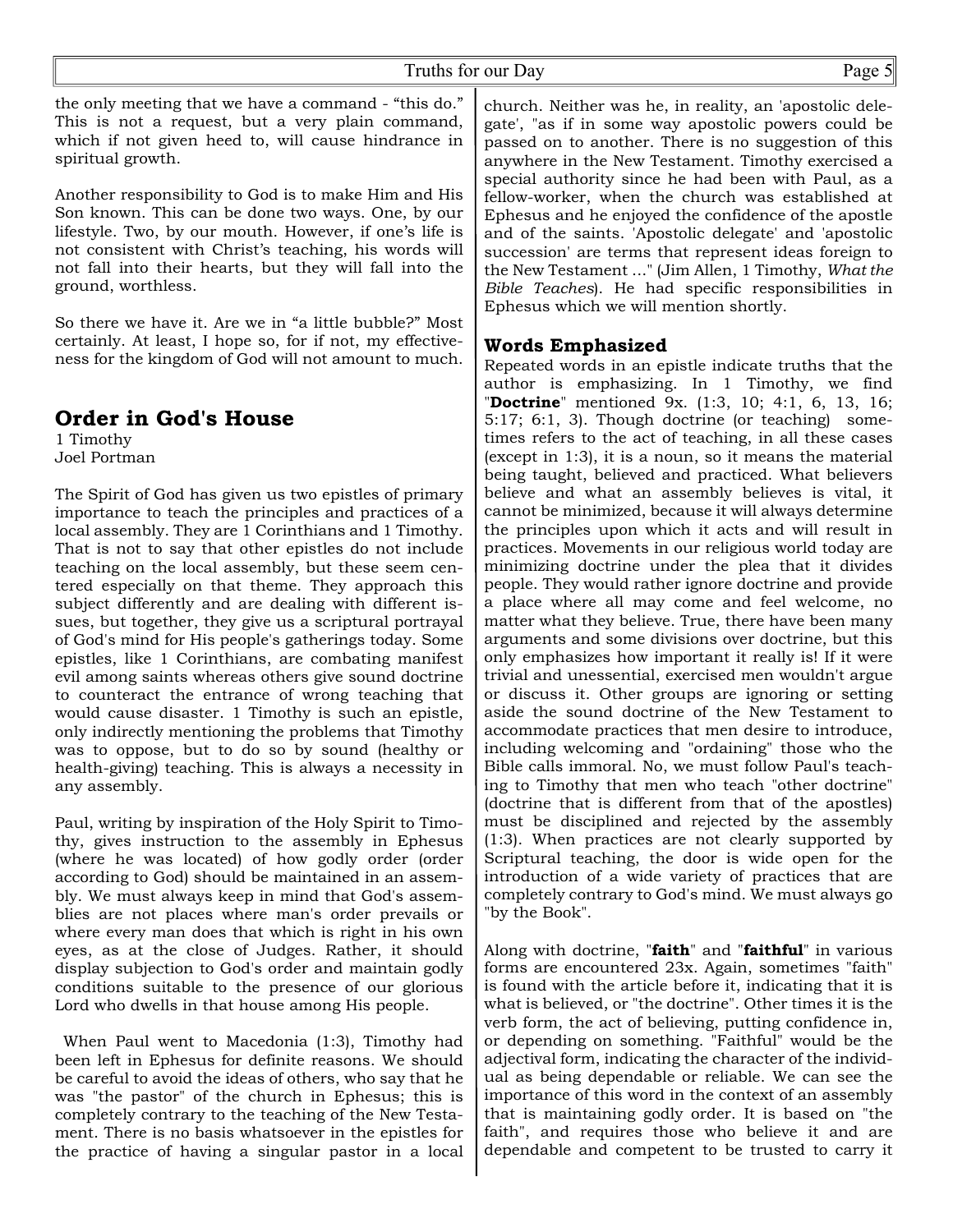out. There are many who know the truth and who recognize that it is right, but they are not concerned to practice it. Both are needed in assemblies in any day.

One could add to these words, "**truth**" found 5x, and we understand its relationship to the other words. Another emphasized word is "**charge**", or "**commandment**" which is found 8x (in both forms). Paul mentions this word in

- 1:3 Doctrine as Material
- 1:5 Love as the Object
- 1:18 Faithfulness to be Manifested
- 4:11 Truths to be taught
- 5:7 Lives of Believers Affected
- 5:21 No Partiality or Preference
- 6:13 In View of His Appearing
- 6:17 The Rich Exhorted

Another important word is "**godly**" or "**godliness**" which is mentioned 10x in various forms, all indicating a character and attitude that is according to God, that stands in relation to God and expresses reverence for God. It is the New Testament counterpart of "the fear of the Lord", found so many times in the Old Testament. It is an attribute of Christian character that is lacking in the world ("no fear of God before their eyes", Rom. 3:18). It is demonstrated by an attitude of reverence in any relationship to Divine matters and it affects our talk, our behavior, our dress, our interests. It is the emphasis of this epistle that dwells on the importance of knowing how one ought to behave in house of God (3:14). Sadly, it seems to be increasingly lacking among us today as indicated by careless language in prayer or speaking, careless dress when saints gather as an assembly, and lack of concern or interest in faithfulness regarding the assembly and its gatherings. We need to heed the warnings of Paul to this assembly and maintain an order that is according to God and suitable to His standard.

Paul emphasizes the need for "**pure**," or "**purity**" to Timothy (5x); this would accompany truth that establishes proper conduct for the saints in the assembly. We see that he is to have a pure heart (1:5), deacons must hold the mystery of the faith in a pure conscience (3:9), he was to be an example in purity of conduct (4:12), relate to younger sisters with all purity (5:2), and maintain himself uncontaminated, or pure in relation to association with others (5:22). This is a vital principle for our conduct in local assemblies, and it displays the reality of the sound doctrine being seen in the lives of believers who compose such assemblies.

Other words are also notable in the epistle, but these are enough to give us an indication of the direction of Paul's teaching in this epistle. The primary theme of the epistle is expressed in the close of chapter 3, where, having given qualifications for those who are responsible to maintain Divine order in the house, Paul emphasizes the Unique Nature of the local assembly, the Purpose of the assembly, and our Conduct in the assembly, especially as it relates to the perfect manifestation of "piety" or godliness demonstrated in Christ and so pleasing to God. Every aspect of truth in this epistle touches on that order, and one cannot ignore or set aside any portion of it and still uphold the spiritual character of an assembly.

We expect to continue to examine the truths of this important epistle which are essential to our faithful continuation for the Lord today.

(continued next issue)

# **THE ESSENTIAL DEITY OF CHRIST**

by J. B. Hewitt

(from Assembly Testimony, May/June 1980)

The two titles "Son of God" and "The Word" ensure that we understand that the Lord Jesus was a manifestation of the Godhead in Person, and not merely an impersonal influence, and that He is in an equality with the Father of Whose Person and glory He is an accurate expression. In Col. 2.9, we have a concise and profound statement: "In Him dwelleth all the fullness of the Godhead bodily." Christ possessed the very nature, essence and being of God. He is "Our Great God and Saviour" (Tit. 2.13 R.V.; Isa. 7.14; 9.6 R.V.; Micah 5.2; Rom. 9.5).

#### **DEITY DECLARED**

In His Birth and His Name (Isa. 7.14, with Matt. 1.21). His Titles (Isa. 9.6 with Acts 10.36; Prov. 8.22.30 with John 1.1-2; 16.27, 28).

Note the tremendous facts in John 1.1-4. **His Eternal Existence** "In the beginning was the Word." This is eternity, transcending time. Not "came" but "was" already in existence before creation.

**His Distinct Personality** "Was WITH God." Face to face with God, or at home with God. He partook of the Divine nature, distinct from the Father and equal to the Father.

**His Essential Deity** "was God." Not became but was God (Col. 1.15). As the Word He was the expression of God. "Who is" (Col. 1.15); "Who being" (Phil. 2.6); declare the Personality of the Son as distinct from the Father; the Pre-existence of the Son from all eternity; the full and proper Deity of the Son. "Is" the eternal present (Heb. 13.8).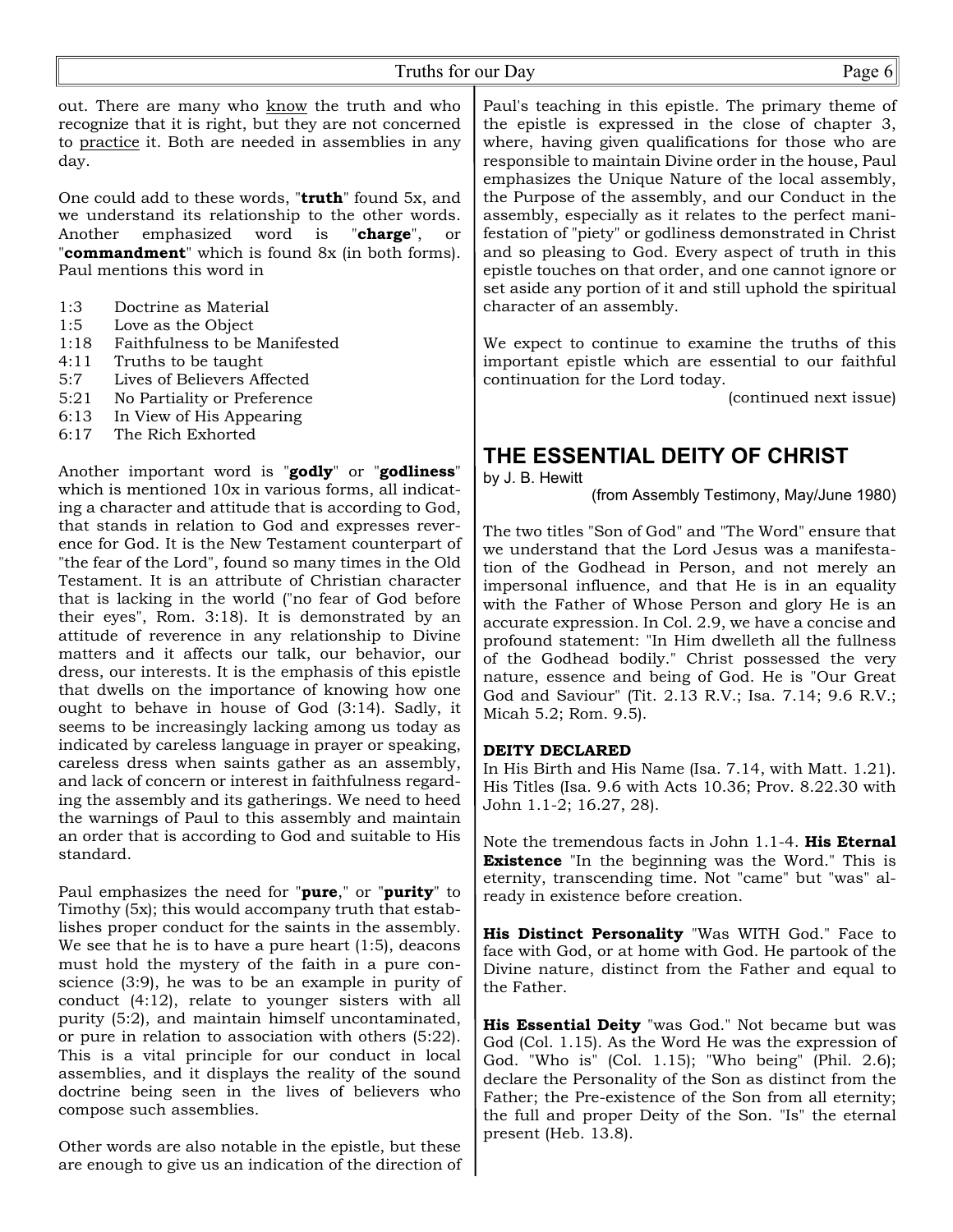**His Eternal Personality** "The same was in the beginning with God" (v. 2). He is not merely a manifestation of the Deity in time. Christ is God, without beginning, supreme and transcendent. These verses 1 and 2 stress the Absolute Eternity of Christ, possessing all the attributes and essence of God. In Christ God becomes visible, and all things else become intelligible.

Verse one informs us of His precedence, position and personality. Verse two of His parity with God, not a manifestation of God. Verse three denotes the preexistence of the Word before Creation. His Creational Ability (v. 3). He is the originator of all things (Col. 1.16). Nothing came into being apart from His presence and power (Prov. 8.22-30). He is the uncreated and eternal Son of God. He is in a class by Himself. He is prior to, distinct from, and highly exalted above every creature (Psa. 89.27; Col. 1.16, 17).

**His Essential Vitality** (v.4) The profound mystery of life which in its very nature must remain unsolved to the creature. He is the source of all natural life, intellectual life and spiritual perception. It is His life which is imparted to all living creatures.

John speaks of His Dignity and priority (1.15, 27). The superlative is used, "before me and first of all." He is the Reservoir of Divine fullness and the Revealer of the Godhead (v. 18).

# **DEITY DISPLAYED**

The activities of God are ascribed to the Son and displayed by Him. His omnipotence as Creator (John 1.3; 2.19, 21; 10.18). His Omniscience—all knowledge (John 2.24, 25; 4.18, 25. 26, 29; 16.33; 21.17). His omnipresence (John 3.13; 14.23).

The signs of John's gospel demonstrate His Deity (20.30, 31). The mighty works of the Father in creation and redemption, He claimed to be able to do (5.19). The validity of His claims cannot be denied, the "I AM" is the Divine Name of Jehovah. 'I am the light of the World" (8.12);

"The Door" (10.9); "the Good Shepherd" (10.11); "the Resurrection and the Life (11.25); "I am the Way, the Truth and the Life" (14.6); "I am the true Vine" (15.1). To His enemies He states His Deity emphatically (8.24, 58). John 5 adds to these claims. Equality with the Father in activity (v. l9); in knowledge (v. 20); in raising the dead (v. 21, 28, 29); in judging (v. 22); in honor (v. 23); in regenerating souls (v. 24) and as the Self-Existing One (v. 26).

# **DEITY DEFENDED**

He openly claimed to be the Messiah (John 4.25, 26); His words are life (6.63); He knew His betrayer (6.64, 70). John gives seven distinct testimonies to Him —

Himself (5.31; 8.14); the Baptist (5.33); His miracles (5.36); the Father (5.37); Scripture (5.39-47); the Holy Spirit (15.26); and Believers (15.27). Others can be added, the authority of His teaching (3.11; 7.28-34, 45, 46; 9.4-7).

John identifies His glory with Jehovah of Hosts (John 12.41; Isa. 6.1-3). His holiness and resurrection prove His Deity (8.46; 2.19, 22; 10.17, 18).

# **DEITY DELIGHTED IN**

By the Apostles (John 1.14; 20.28); the Baptist (1.27- 35);

Nathaniel (1.49); honored by the people (12.13); Martha 11.27); and Thomas who cheered the heart of His Master by his adoration (20.28).

We have mainly looked at John's record of Christ. Study the Witness of Paul, Peter and John in their epistles and the clear revelation of His Deity in Hebrews and Revelation.

Our response is, "He is Thy Lord, and worship thou Him" (Psa. 45.11).

"And he spake boldly in the name of the Lord Jesus and disputed against the Grecians." Acts 17 : 29.

"Let the Spirit be lacking, and there may be wisdom of words, but not the wisdom of God; the powers of oratory, but not the power of God; the demonstration of argument and the logic of the schools, but not the demonstration of the Holy Spirit, the all-convincing logic of His lightning flash, such as convinced Saul before the Damascus gate. When the Spirit was outpoured the disciples were all filled with power from on high; the most unlettered tongue could silence gainsayers, and with its new fire burn its way through obstacles as flames fanned by mighty winds sweep through forests." —Arthur T. Pierson

# **THE CALF AND THE CAPTAIN**

# H. J. B.

It has been observed that Israel's first outstanding sin in the wilderness was a return to Egypt's religion, in setting up the Golden Calf, their next in appointing a Captain to return to Egypt.

# **THE CALF**

Viewed broadly, Moses went up the mountain and a cloud received him out of their sight, Exo. 24:15. (Compare Acts 1:9). There a habitation for God was planned, (see Exo. 25:8). The second time (Exo. 34:29) Israel could not steadfastly behold the face of Moses, when he came down from the mount, for the glory of